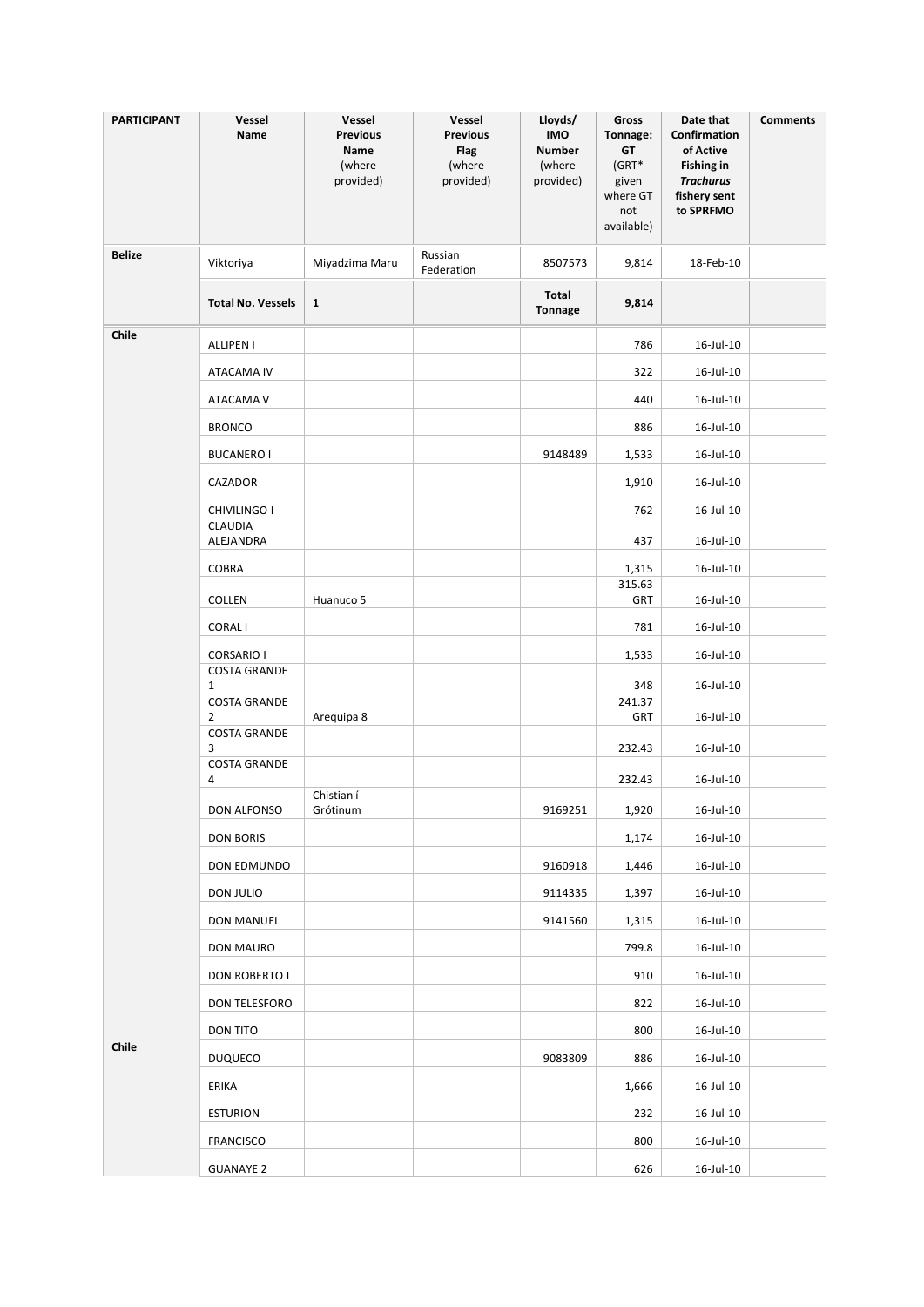| <b>PARTICIPANT</b> | Vessel<br>Name      | Vessel<br><b>Previous</b><br>Name<br>(where<br>provided) | Vessel<br><b>Previous</b><br><b>Flag</b><br>(where<br>provided) | Lloyds/<br><b>IMO</b><br><b>Number</b><br>(where<br>provided) | <b>Gross</b><br>Tonnage:<br>GT<br>(GRT*<br>given<br>where GT<br>not<br>available) | Date that<br>Confirmation<br>of Active<br><b>Fishing in</b><br><b>Trachurus</b><br>fishery sent<br>to SPRFMO | <b>Comments</b> |
|--------------------|---------------------|----------------------------------------------------------|-----------------------------------------------------------------|---------------------------------------------------------------|-----------------------------------------------------------------------------------|--------------------------------------------------------------------------------------------------------------|-----------------|
|                    | <b>JAVIER</b>       |                                                          |                                                                 |                                                               | 800                                                                               | 16-Jul-10                                                                                                    |                 |
| Chile              | <b>KINGS BAY</b>    |                                                          |                                                                 |                                                               | 1,197                                                                             | 16-Jul-10                                                                                                    |                 |
|                    | LIBAS               |                                                          |                                                                 |                                                               | 759                                                                               | 16-Jul-10                                                                                                    |                 |
|                    | LICANTEN            |                                                          |                                                                 |                                                               | 381                                                                               | 16-Jul-10                                                                                                    |                 |
|                    | LIDER               |                                                          |                                                                 |                                                               | 1,098                                                                             | 16-Jul-10                                                                                                    |                 |
|                    | LIGRUNN             |                                                          |                                                                 |                                                               | 769                                                                               | 16-Jul-10                                                                                                    |                 |
|                    | LOA <sub>1</sub>    | Piura 4                                                  |                                                                 |                                                               | 241.31<br>GRT                                                                     | 16-Jul-10                                                                                                    |                 |
|                    | LOA <sub>2</sub>    | Piura 5                                                  |                                                                 |                                                               | 241.37<br>GRT                                                                     | 16-Jul-10                                                                                                    |                 |
|                    |                     |                                                          |                                                                 |                                                               | 265.7                                                                             |                                                                                                              |                 |
|                    | LOA4                | Piura 2                                                  |                                                                 |                                                               | GRT<br>266.3                                                                      | 16-Jul-10                                                                                                    |                 |
|                    | LOA <sub>5</sub>    | Piura 1                                                  |                                                                 |                                                               | GRT                                                                               | 16-Jul-10                                                                                                    |                 |
|                    | LOA <sub>7</sub>    |                                                          |                                                                 |                                                               | 235.48                                                                            | 16-Jul-10                                                                                                    |                 |
|                    | LONCO               |                                                          |                                                                 |                                                               | 1,315                                                                             | 16-Jul-10                                                                                                    |                 |
|                    | MALLECO             |                                                          |                                                                 |                                                               | 876                                                                               | 16-Jul-10                                                                                                    |                 |
|                    | MARIA JOSE          |                                                          |                                                                 | 9145499                                                       | 1,447                                                                             | 16-Jul-10                                                                                                    |                 |
|                    | <b>MARPRO I</b>     |                                                          |                                                                 |                                                               | 812                                                                               | 16-Jul-10                                                                                                    |                 |
|                    | <b>MATIAS</b>       |                                                          |                                                                 |                                                               | 799.80                                                                            | 16-Jul-10                                                                                                    |                 |
|                    | OFICINA VIGO        |                                                          |                                                                 |                                                               | 247                                                                               | 16-Jul-10                                                                                                    |                 |
|                    | PANILONCO           |                                                          |                                                                 |                                                               | 883                                                                               | 16-Jul-10                                                                                                    |                 |
|                    | PEHUENCO            |                                                          |                                                                 | 9124457                                                       | 1253                                                                              | 16-Jul-10                                                                                                    |                 |
|                    | PELÍCANO            |                                                          |                                                                 | 9105671                                                       | 1475                                                                              | $16$ -Jul- $10$                                                                                              |                 |
|                    | QUERELEMA           |                                                          |                                                                 |                                                               | 1222                                                                              | 16-Jul-10                                                                                                    |                 |
|                    | QUILPOLEMU          |                                                          |                                                                 |                                                               | 883                                                                               | 16-Jul-10                                                                                                    |                 |
|                    | RANQUILHUE          |                                                          |                                                                 |                                                               | 1356                                                                              | $16$ -Jul- $10$                                                                                              |                 |
|                    | RAPANUI             |                                                          |                                                                 |                                                               | 1189                                                                              | 16-Jul-10                                                                                                    |                 |
|                    | <b>REMOY VIKING</b> |                                                          |                                                                 |                                                               | 705                                                                               | 16-Jul-10                                                                                                    |                 |
|                    | SAN JOSÉ            |                                                          |                                                                 |                                                               | 2005                                                                              | 16-Jul-10                                                                                                    |                 |
| Chile              | SANTA MARIA II      |                                                          |                                                                 |                                                               | 839                                                                               | 16-Jul-10                                                                                                    |                 |
|                    | <b>TOLTEN I</b>     |                                                          |                                                                 |                                                               | 796                                                                               | 16-Jul-10                                                                                                    |                 |
|                    | TOYITA              |                                                          |                                                                 |                                                               | 1334                                                                              | 16-Jul-10                                                                                                    |                 |
|                    | TRICAHUE            |                                                          |                                                                 |                                                               | 800                                                                               | 16-Jul-10                                                                                                    |                 |
|                    | TRIDENTE            |                                                          |                                                                 |                                                               | 777                                                                               | $16$ -Jul- $10$                                                                                              |                 |
|                    | VENTISQUERO         |                                                          |                                                                 | 9143324                                                       | 1447                                                                              | 16-Jul-10                                                                                                    |                 |
|                    | VESTERVEG           |                                                          |                                                                 |                                                               | 1451                                                                              | 16-Jul-10                                                                                                    |                 |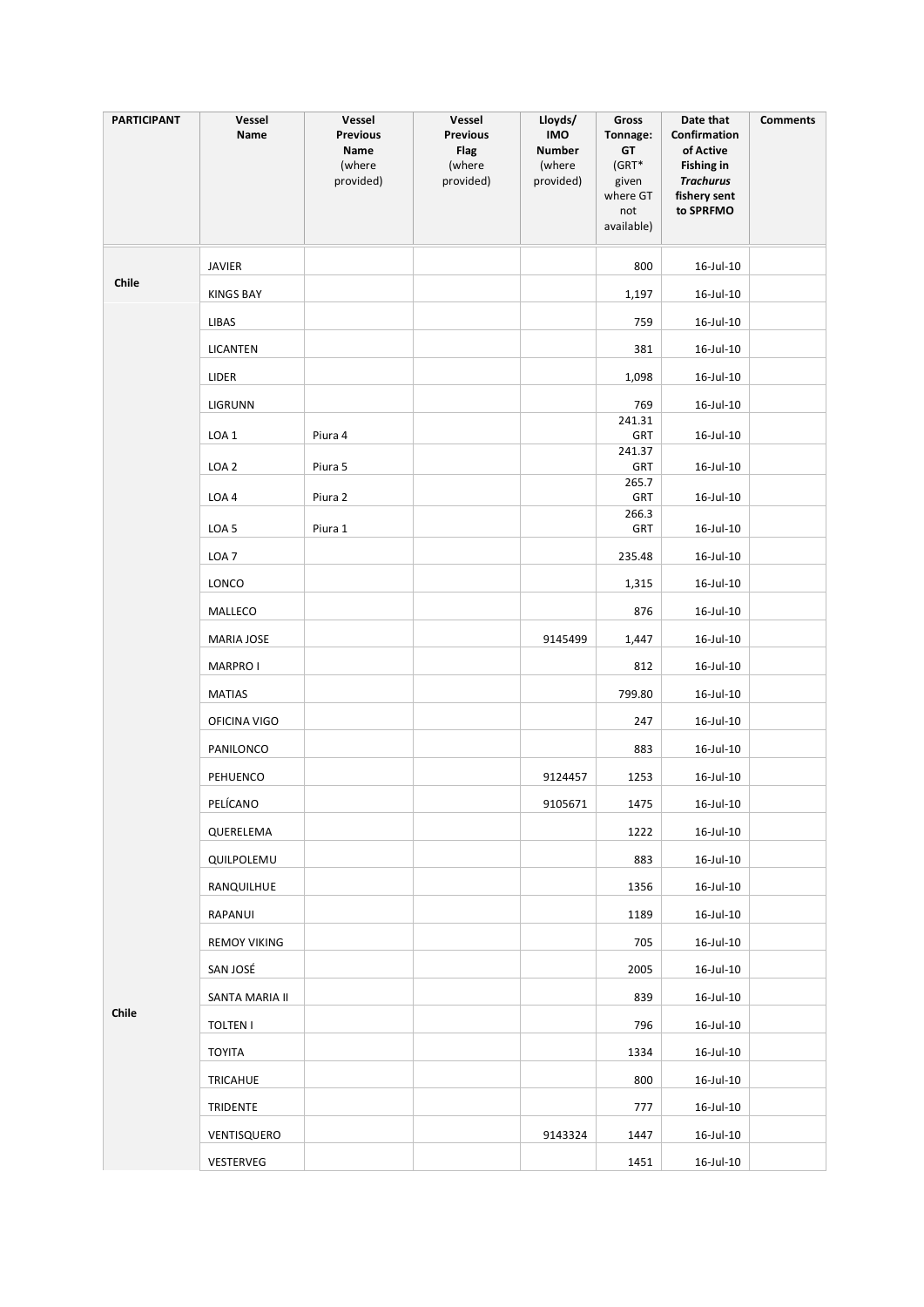| <b>PARTICIPANT</b> | Vessel<br>Name           | Vessel<br><b>Previous</b><br>Name<br>(where<br>provided) | Vessel<br><b>Previous</b><br>Flag<br>(where<br>provided) | Lloyds/<br><b>IMO</b><br><b>Number</b><br>(where<br>provided) | Gross<br>Tonnage:<br>GT<br>(GRT*<br>given<br>where GT<br>not<br>available) | Date that<br>Confirmation<br>of Active<br><b>Fishing in</b><br><b>Trachurus</b><br>fishery sent<br>to SPRFMO | <b>Comments</b>                                                                              |
|--------------------|--------------------------|----------------------------------------------------------|----------------------------------------------------------|---------------------------------------------------------------|----------------------------------------------------------------------------|--------------------------------------------------------------------------------------------------------------|----------------------------------------------------------------------------------------------|
|                    | VICHUQUEN II             |                                                          |                                                          |                                                               | 1694                                                                       | 16-Jul-10                                                                                                    |                                                                                              |
|                    | VULCANO                  |                                                          |                                                          |                                                               | 1166                                                                       | 16-Jul-10                                                                                                    |                                                                                              |
| Chile              | YAGAN                    |                                                          |                                                          |                                                               | 1450                                                                       | $16$ -Jul- $10$                                                                                              |                                                                                              |
|                    | YELCHO I                 |                                                          |                                                          |                                                               | 1196                                                                       | $16$ -Jul- $10$                                                                                              |                                                                                              |
|                    | <b>Total No. Vessels</b> | 67                                                       |                                                          | Total<br><b>Tonnage</b>                                       | 60,968<br>$GT +$<br>1,572<br><b>GRT</b>                                    |                                                                                                              |                                                                                              |
| China              | An Xing Hai              |                                                          |                                                          | 8724339                                                       | 6,394                                                                      | 18-Jun-10                                                                                                    |                                                                                              |
|                    | <b>Chang Sheng</b>       |                                                          |                                                          |                                                               | 3,080                                                                      | 18-Jun-10                                                                                                    |                                                                                              |
|                    | Kai Fu Hao               |                                                          |                                                          | 8907022                                                       | 7,671                                                                      | 18-Jun-10                                                                                                    |                                                                                              |
|                    | Kai Li                   |                                                          |                                                          | 8607244                                                       | 7,765                                                                      | 18-Jun-10                                                                                                    |                                                                                              |
|                    | Kai Shun                 |                                                          |                                                          | 8607268                                                       | 7,765                                                                      | 18-Jun-10                                                                                                    |                                                                                              |
|                    | Kai Xin                  |                                                          |                                                          | 8836027                                                       | 4,407                                                                      | 18-Jun-10                                                                                                    |                                                                                              |
|                    | Kai Yu                   |                                                          |                                                          | 8907072                                                       | 7,671                                                                      | 18-Jun-10                                                                                                    |                                                                                              |
|                    | Lian Xing Hai            |                                                          |                                                          | 7817452                                                       | 4,630                                                                      | 18-Jun-10                                                                                                    |                                                                                              |
|                    | Longfa                   |                                                          |                                                          |                                                               | 7,765                                                                      | 23-Jun-10                                                                                                    |                                                                                              |
|                    | Longteng                 |                                                          |                                                          |                                                               | 7,765                                                                      | 23-Jun-10                                                                                                    |                                                                                              |
|                    | Xin Xing Hai             |                                                          |                                                          |                                                               | 2,925                                                                      | 18-Jun-10                                                                                                    |                                                                                              |
|                    | Yan Yuan 1               |                                                          |                                                          |                                                               | 3,597                                                                      | 18-Jun-10                                                                                                    |                                                                                              |
|                    | Yan Yuan 2               |                                                          |                                                          |                                                               | 2,917                                                                      | 18-Jun-10                                                                                                    |                                                                                              |
|                    | <b>Total No. Vessels</b> | 13                                                       |                                                          | Total<br>Tonnage                                              | 74,352                                                                     |                                                                                                              |                                                                                              |
| European<br>Union  | Alina                    |                                                          |                                                          |                                                               | 7,805                                                                      | 12-Jan-10                                                                                                    |                                                                                              |
|                    | Annalies Ilena           |                                                          |                                                          | 9204556                                                       | 14,055                                                                     | $12$ -Jan- $10$                                                                                              |                                                                                              |
|                    | Dalmor II                |                                                          |                                                          |                                                               | 3,861                                                                      | 12-Jan-10                                                                                                    |                                                                                              |
|                    | Franziska                |                                                          |                                                          | 8802997                                                       | 7,153                                                                      | $12$ -Jan- $10$                                                                                              | Also<br>reported as<br>actively<br>fishing later<br>in 2009<br>under the<br>Peruvian<br>flag |
|                    | Helen Mary               |                                                          |                                                          | 9126364                                                       | 7,278                                                                      | $12$ -Jan- $10$                                                                                              |                                                                                              |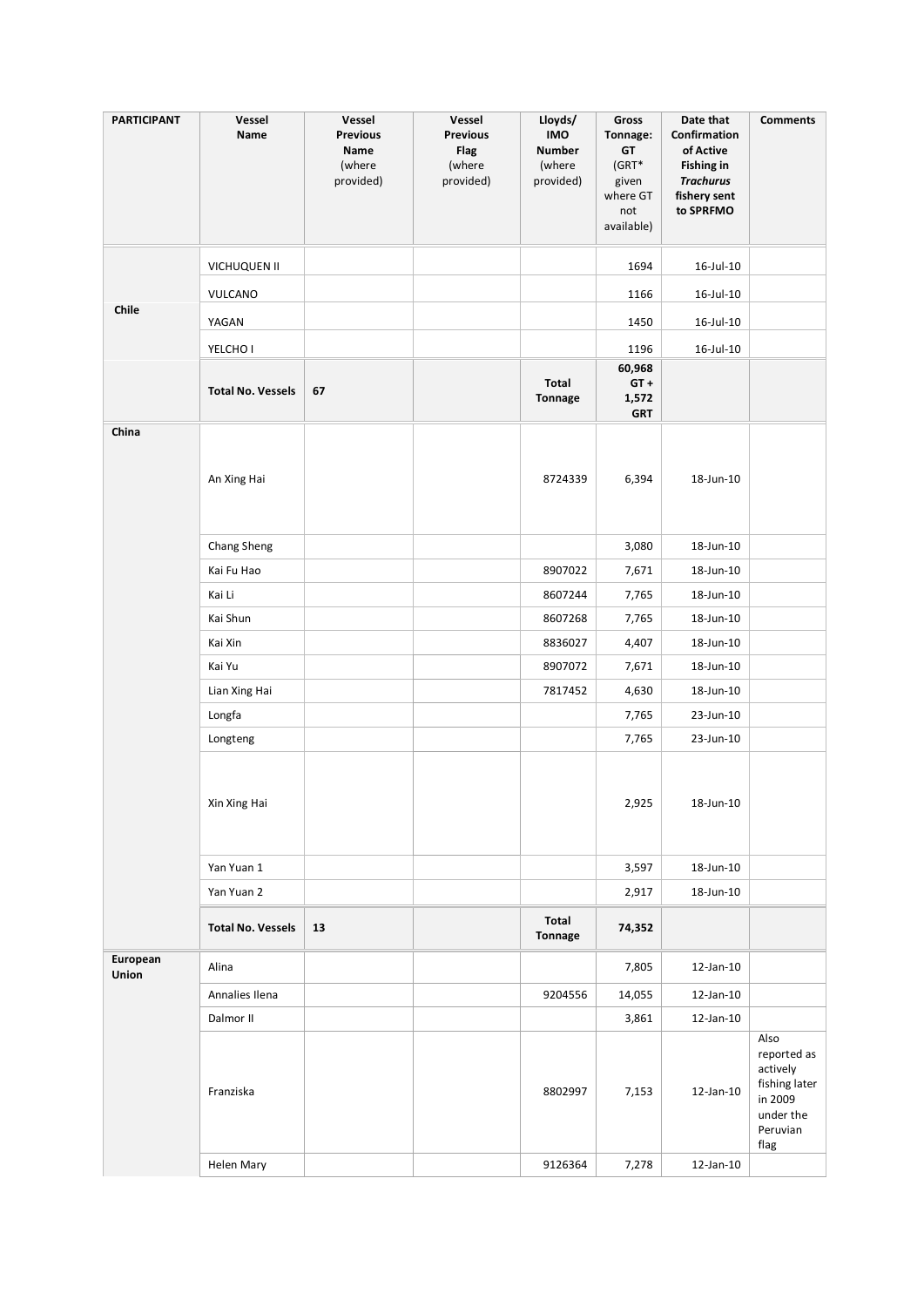| <b>PARTICIPANT</b>   | Vessel<br>Name           | Vessel<br><b>Previous</b><br>Name<br>(where<br>provided) | Vessel<br><b>Previous</b><br>Flag<br>(where<br>provided) | Lloyds/<br><b>IMO</b><br><b>Number</b><br>(where<br>provided) | Gross<br>Tonnage:<br>GT<br>$(GRT*$<br>given<br>where GT<br>not<br>available) | Date that<br>Confirmation<br>of Active<br><b>Fishing in</b><br><b>Trachurus</b><br>fishery sent<br>to SPRFMO | <b>Comments</b>                                                                                                                                                                                                                                     |
|----------------------|--------------------------|----------------------------------------------------------|----------------------------------------------------------|---------------------------------------------------------------|------------------------------------------------------------------------------|--------------------------------------------------------------------------------------------------------------|-----------------------------------------------------------------------------------------------------------------------------------------------------------------------------------------------------------------------------------------------------|
|                      | Maartje<br>Theadora      |                                                          |                                                          | 9182811                                                       | 9,082                                                                        | 12-Jan-10                                                                                                    |                                                                                                                                                                                                                                                     |
|                      | Margiris                 |                                                          |                                                          |                                                               | 9,499                                                                        | 12-Jan-10                                                                                                    |                                                                                                                                                                                                                                                     |
| European<br>Union    | Rojus                    | Jan Maria                                                |                                                          | 8707446                                                       | 7,646                                                                        | 12-Jan-10                                                                                                    | Vessel re-<br>named<br>from "Jan<br>Maria" to<br>"Rojus"<br>during<br>2009 and<br>concurrentl<br>y re-flagged<br>from<br>Germany to<br>Lithuania;<br>vessel<br>actively<br>fished in<br>the<br>SPRFMO<br>area under<br>both names<br>during<br>2009 |
|                      | Sirius GDY 43            |                                                          |                                                          | 8907149                                                       | 7,805                                                                        | 12-Jan-10                                                                                                    |                                                                                                                                                                                                                                                     |
|                      | <b>Total No. Vessels</b> | 9                                                        |                                                          | Total<br>Tonnage                                              | 74,184                                                                       |                                                                                                              |                                                                                                                                                                                                                                                     |
| <b>Faroe Islands</b> | Poseidon                 |                                                          |                                                          | 8907101                                                       | 7,805                                                                        | 3-Nov-09                                                                                                     |                                                                                                                                                                                                                                                     |
|                      | <b>Total No. Vessels</b> | $\mathbf{1}$                                             |                                                          | Total<br><b>Tonnage</b>                                       | 7,805                                                                        |                                                                                                              |                                                                                                                                                                                                                                                     |
| Korea                | Dongsan Ho               | Dongsanho                                                | Korea                                                    | 7410242                                                       | 4,462                                                                        | 9-Apr-10                                                                                                     |                                                                                                                                                                                                                                                     |
|                      | Kwangja Ho               | Chiyo Maru No.5                                          | Japan                                                    | 8505977                                                       | 3,012                                                                        | 9-Apr-10                                                                                                     |                                                                                                                                                                                                                                                     |
|                      | <b>Total No. Vessels</b> | $\mathbf{2}$                                             |                                                          | Total<br>Tonnage                                              | 7,474                                                                        |                                                                                                              |                                                                                                                                                                                                                                                     |
| Peru                 | ADRIANA                  |                                                          |                                                          |                                                               | 248.26                                                                       | 29-Jan-10                                                                                                    |                                                                                                                                                                                                                                                     |
|                      | ALESSANDRO               |                                                          |                                                          |                                                               | 433.04                                                                       | 29-Jan-10                                                                                                    |                                                                                                                                                                                                                                                     |
|                      | ANA LUCIA                |                                                          |                                                          |                                                               | 381.80                                                                       | 29-Jan-10                                                                                                    |                                                                                                                                                                                                                                                     |
|                      | ANDES <sub>52</sub>      |                                                          |                                                          |                                                               | 539.11                                                                       | 29-Jan-10                                                                                                    |                                                                                                                                                                                                                                                     |
|                      | ATLANTICO IV             | SAMANCO IV                                               | PERU                                                     |                                                               | 366.26                                                                       | 29-Jan-10                                                                                                    |                                                                                                                                                                                                                                                     |
|                      | <b>BAMARI</b>            |                                                          |                                                          |                                                               | 449.55                                                                       | 29-Jan-10                                                                                                    |                                                                                                                                                                                                                                                     |
|                      | <b>BAMAR II</b>          |                                                          |                                                          |                                                               | 491.70                                                                       | 29-Jan-10                                                                                                    |                                                                                                                                                                                                                                                     |
|                      | <b>BAMAR IV</b>          |                                                          |                                                          |                                                               | 499.55                                                                       | 29-Jan-10                                                                                                    |                                                                                                                                                                                                                                                     |
|                      | <b>BAMAR VIII</b>        |                                                          |                                                          |                                                               | 679.88                                                                       | 29-Jan-10                                                                                                    |                                                                                                                                                                                                                                                     |
|                      | CABALLA                  | HANNOVER                                                 | Cook Islands                                             |                                                               | 3,071                                                                        | 29-Jan-10                                                                                                    |                                                                                                                                                                                                                                                     |
|                      | <b>CAPRICORNIO 3</b>     |                                                          |                                                          |                                                               | 112.18                                                                       | 29-Jan-10                                                                                                    |                                                                                                                                                                                                                                                     |
|                      | <b>CAPRICORNIO 5</b>     |                                                          |                                                          |                                                               | 335.62                                                                       | 29-Jan-10                                                                                                    |                                                                                                                                                                                                                                                     |
|                      | CAPRICORNIO 6            |                                                          |                                                          |                                                               | 196.58                                                                       | 29-Jan-10                                                                                                    |                                                                                                                                                                                                                                                     |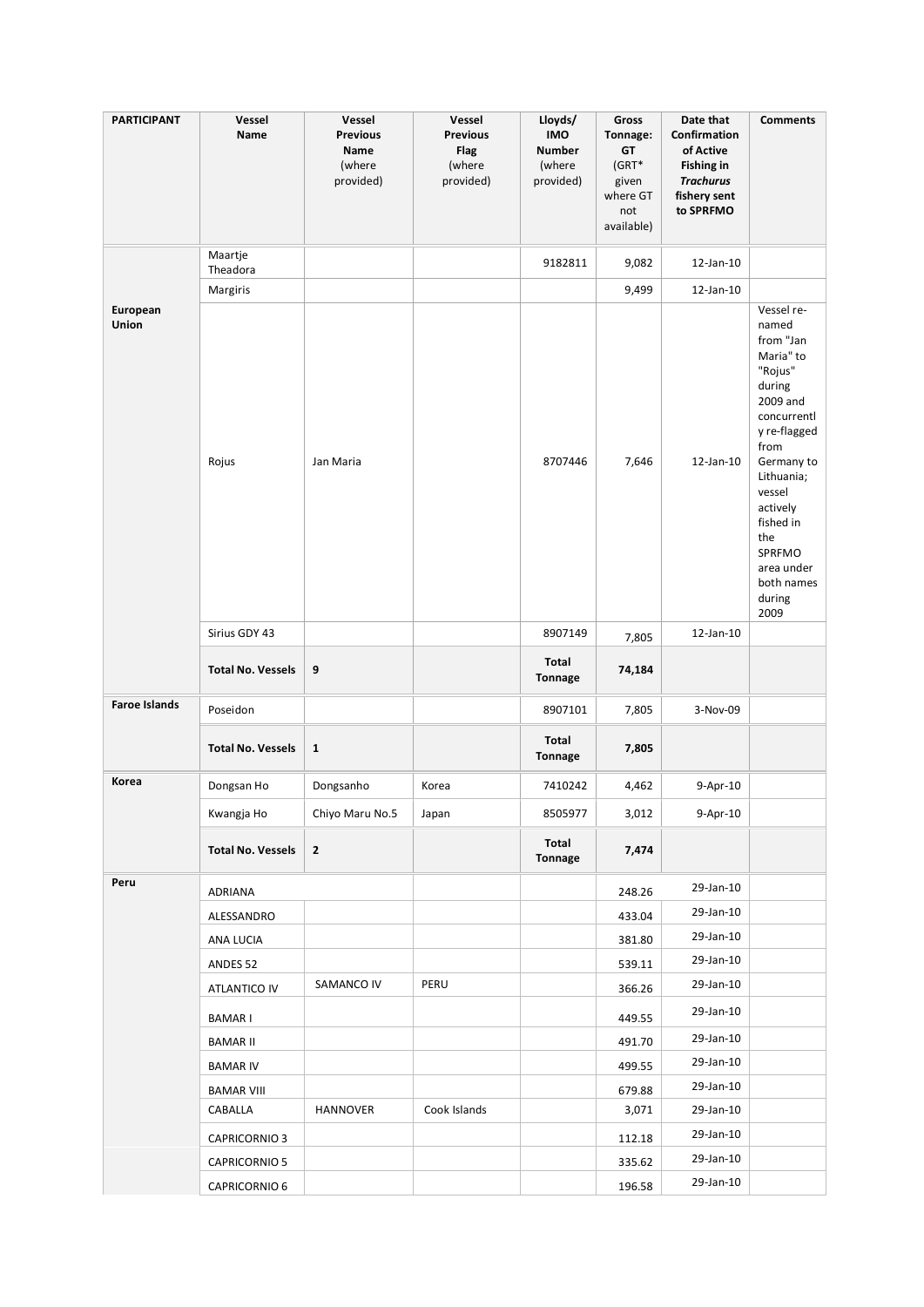| <b>PARTICIPANT</b> | Vessel<br>Name            | Vessel<br><b>Previous</b><br>Name<br>(where<br>provided) | Vessel<br><b>Previous</b><br><b>Flag</b><br>(where<br>provided) | Lloyds/<br><b>IMO</b><br>Number<br>(where<br>provided) | Gross<br>Tonnage:<br>GT<br>(GRT*<br>given<br>where GT<br>not<br>available) | Date that<br>Confirmation<br>of Active<br><b>Fishing in</b><br><b>Trachurus</b><br>fishery sent<br>to SPRFMO | <b>Comments</b>                                                                             |
|--------------------|---------------------------|----------------------------------------------------------|-----------------------------------------------------------------|--------------------------------------------------------|----------------------------------------------------------------------------|--------------------------------------------------------------------------------------------------------------|---------------------------------------------------------------------------------------------|
| Peru               | CARMENCITA                |                                                          |                                                                 |                                                        | 431.78                                                                     | 29-Jan-10                                                                                                    |                                                                                             |
|                    | <b>CHAVELI II</b>         |                                                          |                                                                 |                                                        | 491.76                                                                     | 29-Jan-10                                                                                                    |                                                                                             |
|                    | CONSTANTE                 |                                                          |                                                                 |                                                        | 239.89                                                                     | 29-Jan-10                                                                                                    |                                                                                             |
|                    | CONSTANZA                 | SUPE <sub>I</sub>                                        | PERU                                                            |                                                        | 463.79                                                                     | 29-Jan-10                                                                                                    |                                                                                             |
|                    | CRETA                     |                                                          |                                                                 |                                                        | 395.13                                                                     | 29-Jan-10                                                                                                    |                                                                                             |
|                    | DANIELA                   |                                                          |                                                                 |                                                        | 248.26                                                                     | 29-Jan-10                                                                                                    |                                                                                             |
|                    | DON ALFREDO               |                                                          |                                                                 |                                                        | 550.74                                                                     | 29-Jan-10                                                                                                    |                                                                                             |
|                    | <b>DON ROBERTH</b>        |                                                          |                                                                 |                                                        | 112.18                                                                     | 29-Jan-10                                                                                                    |                                                                                             |
|                    | DOÑA RITA                 |                                                          |                                                                 |                                                        | 361.10                                                                     | 29-Jan-10                                                                                                    |                                                                                             |
|                    | <b>ESTHER 7</b>           | <b>ESTHER 7</b>                                          | PERU                                                            |                                                        | 294.69                                                                     | 29-Jan-10                                                                                                    |                                                                                             |
|                    | FRANZISKA                 |                                                          | Holland                                                         | 8802997                                                | 7,153                                                                      | 29-Jan-10                                                                                                    | Also<br>reported as<br>actively<br>fishing<br>earlier in<br>2009 under<br>the Dutch<br>flag |
|                    | ILA                       |                                                          | Panama                                                          | 6819104                                                | 1,450                                                                      | 29-Jan-10                                                                                                    |                                                                                             |
|                    | <b>ISABELITA</b>          |                                                          |                                                                 |                                                        | 555.80                                                                     | 29-Jan-10                                                                                                    |                                                                                             |
|                    | <b>IVANA B</b>            |                                                          |                                                                 |                                                        | 474.53                                                                     | 29-Jan-10                                                                                                    |                                                                                             |
|                    | <b>JACKELIN</b>           |                                                          |                                                                 |                                                        | 345.85                                                                     | 29-Jan-10                                                                                                    |                                                                                             |
|                    | <b>JADRANKA B</b>         |                                                          |                                                                 |                                                        | 490.15                                                                     | 29-Jan-10                                                                                                    |                                                                                             |
|                    | <b>JUANCHO</b>            |                                                          |                                                                 |                                                        | 312.39                                                                     | 29-Jan-10                                                                                                    |                                                                                             |
|                    | <b>JUREL</b>              | SUNNUBERG                                                | Cook Islands                                                    |                                                        | 1,288                                                                      | 29-Jan-10                                                                                                    |                                                                                             |
|                    | KIANA                     |                                                          |                                                                 |                                                        | 287.06                                                                     | 29-Jan-10                                                                                                    |                                                                                             |
|                    | <b>KIARA B</b>            |                                                          |                                                                 |                                                        | 497.67                                                                     | 29-Jan-10                                                                                                    |                                                                                             |
|                    | MAGALLANES                | ANCASH 7                                                 | PERU                                                            |                                                        | 364.92                                                                     | 29-Jan-10                                                                                                    |                                                                                             |
|                    | MALENA                    |                                                          |                                                                 |                                                        | 705.46                                                                     | 29-Jan-10                                                                                                    |                                                                                             |
|                    | <b>MAR NEGRO</b>          | SK <sub>2</sub>                                          | PERU                                                            |                                                        | 360.99                                                                     | 29-Jan-10                                                                                                    |                                                                                             |
|                    | MARIA JOSE                |                                                          |                                                                 |                                                        | 328.92                                                                     | 29-Jan-10                                                                                                    |                                                                                             |
|                    | MARIA PIA                 |                                                          |                                                                 |                                                        | 705.46                                                                     | 29-Jan-10                                                                                                    |                                                                                             |
|                    | MARIANA B                 |                                                          |                                                                 |                                                        | 373.02                                                                     | 29-Jan-10                                                                                                    |                                                                                             |
|                    | MARINA                    |                                                          |                                                                 |                                                        | 287.07                                                                     | 29-Jan-10                                                                                                    |                                                                                             |
|                    | MARU                      |                                                          |                                                                 |                                                        | 295.57                                                                     | 29-Jan-10                                                                                                    |                                                                                             |
| Peru               | <b>MARYLIN II</b>         |                                                          |                                                                 |                                                        | 465.83                                                                     | 29-Jan-10                                                                                                    |                                                                                             |
|                    | MATTY                     |                                                          |                                                                 |                                                        | 365.03                                                                     | 29-Jan-10                                                                                                    |                                                                                             |
|                    | MICHELA                   |                                                          |                                                                 |                                                        | 248.26                                                                     | 29-Jan-10                                                                                                    |                                                                                             |
|                    | NORMA                     |                                                          |                                                                 |                                                        | 368.54                                                                     | 29-Jan-10                                                                                                    |                                                                                             |
|                    | NUEVA OFELITA             |                                                          |                                                                 |                                                        | 312.39                                                                     | 29-Jan-10                                                                                                    |                                                                                             |
|                    | <b>NUEVA</b><br>RESBALOSA |                                                          |                                                                 |                                                        | 312.39                                                                     | 29-Jan-10                                                                                                    |                                                                                             |
|                    | OLGA                      |                                                          |                                                                 |                                                        | 372.00                                                                     | 29-Jan-10                                                                                                    |                                                                                             |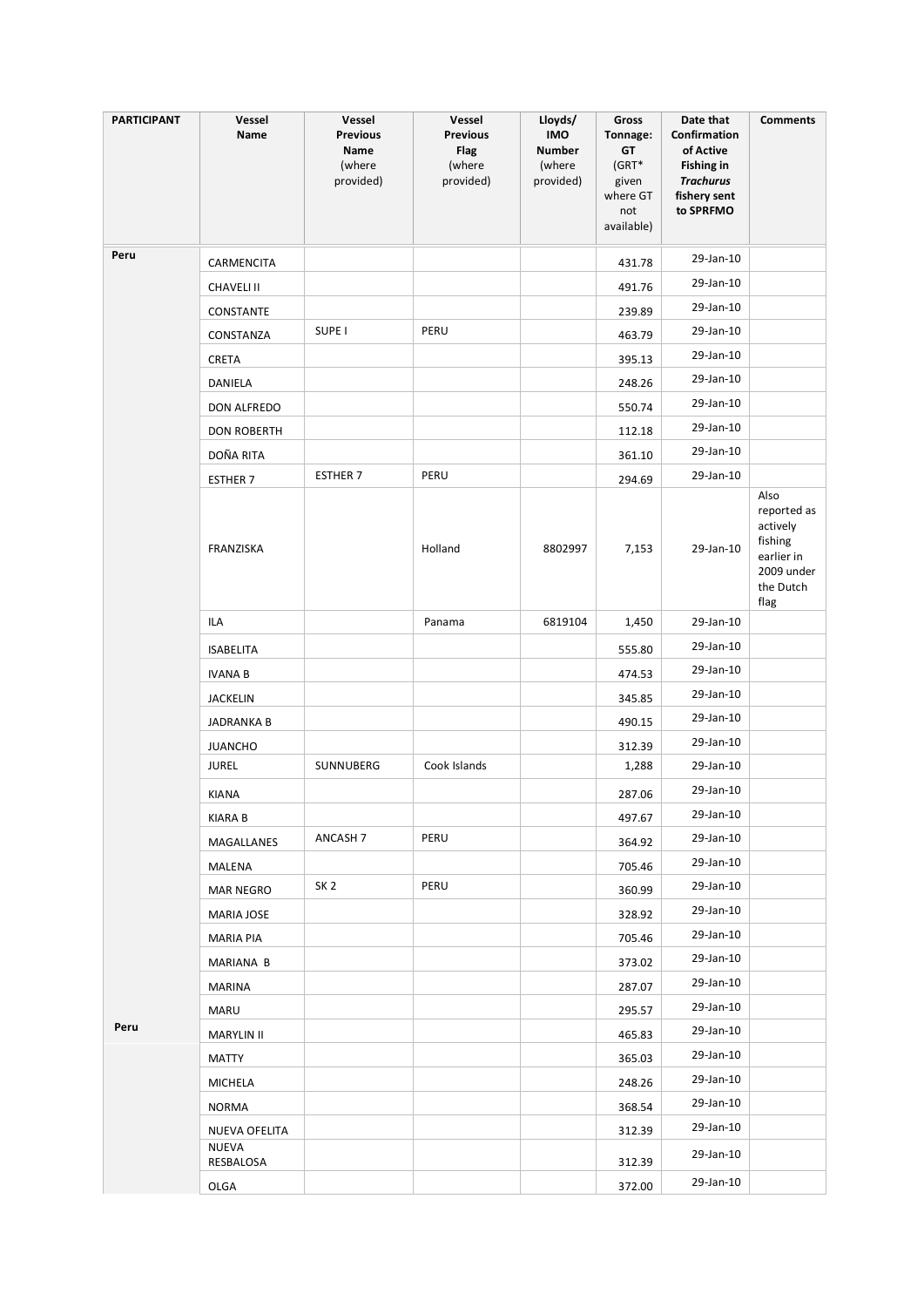| <b>PARTICIPANT</b> | Vessel<br>Name              | Vessel<br><b>Previous</b>          | Vessel<br><b>Previous</b>   | Lloyds/<br><b>IMO</b>                | Gross<br>Tonnage:                                       | Date that<br>Confirmation                                                       | <b>Comments</b>                                                                                    |
|--------------------|-----------------------------|------------------------------------|-----------------------------|--------------------------------------|---------------------------------------------------------|---------------------------------------------------------------------------------|----------------------------------------------------------------------------------------------------|
|                    |                             | Name<br>(where<br>provided)        | Flag<br>(where<br>provided) | <b>Number</b><br>(where<br>provided) | GT<br>$(GRT*$<br>given<br>where GT<br>not<br>available) | of Active<br><b>Fishing in</b><br><b>Trachurus</b><br>fishery sent<br>to SPRFMO |                                                                                                    |
|                    | <b>PACIFIC</b><br>CONQUEROR | <b>NEPTUNE 1</b>                   | Belize                      | 9179359                              | 707                                                     | 29-Jan-10                                                                       |                                                                                                    |
|                    | PACIFIC HUNTER              | <b>TRONDUR I</b><br>GOTU           | Belize                      | 8519667                              | 2,016                                                   | 29-Jan-10                                                                       |                                                                                                    |
| Peru               | PACIFIC KEEPER              | <b>KAPITAN</b><br><b>KUZNETSOV</b> | Russian<br>Federation       | 7943158                              | 6,232                                                   | 29-Jan-10                                                                       | Also<br>reported as<br>actively<br>fishing<br>earlier in<br>2009 under<br>the Russian<br>Fedn flag |
|                    | PACIFIC LEADER              | <b>IVAN</b><br>LYUDNOKOV           | Russian<br>Federation       | 8038182                              | 6,144                                                   | 29-Jan-10                                                                       | Also<br>reported as<br>actively<br>fishing<br>earlier in<br>2009 under<br>the Russian<br>Fedn flag |
|                    | PACIFIC PEACE               | PERSEY                             | Russian<br>Federation       | 8008606                              | 4,638                                                   | 29-Jan-10                                                                       |                                                                                                    |
|                    | <b>PACIFIC SHERIFF</b>      | SEMIOZERNOE                        | Russian<br>Federation       | 8721088                              | 6,232                                                   | 29-Jan-10                                                                       | Also<br>reported as<br>actively<br>fishing<br>earlier in<br>2009 under<br>the Russian<br>Fedn flag |
|                    | <b>PACIFIC</b><br>VOYAGER   | NAERABERG                          | Belize                      | 9167904                              | 2,205                                                   | 29-Jan-10                                                                       |                                                                                                    |
|                    | <b>PATRICIA</b>             |                                    |                             |                                      | 465.94                                                  | 29-Jan-10                                                                       |                                                                                                    |
|                    | PAULA                       |                                    |                             |                                      | 248.26                                                  | 29-Jan-10                                                                       |                                                                                                    |
|                    | PITI                        |                                    |                             |                                      | 287.06                                                  | 29-Jan-10                                                                       |                                                                                                    |
|                    | POLAR IV                    |                                    |                             |                                      | 450.29                                                  | 29-Jan-10                                                                       |                                                                                                    |
|                    | POLAR V                     |                                    |                             |                                      | 460.22                                                  | 29-Jan-10                                                                       |                                                                                                    |
|                    | POLAR VII                   | RODDY                              | PERU                        |                                      | 405.23                                                  | 29-Jan-10                                                                       |                                                                                                    |
|                    | RAFAELLA                    |                                    |                             |                                      | 248.26                                                  | 29-Jan-10                                                                       |                                                                                                    |
|                    | RIBAR IX                    | <b>STEFANO</b>                     | PERU                        |                                      | 613.94                                                  | 29-Jan-10                                                                       |                                                                                                    |
|                    | RIBAR VI                    |                                    |                             |                                      | 514.38                                                  | 29-Jan-10                                                                       |                                                                                                    |
|                    | RIBAR XVI                   | JADRA II                           | PERU                        |                                      | 465.87                                                  | 29-Jan-10                                                                       |                                                                                                    |
|                    | RIBAR XVIII                 | COPETSA 3                          | PERU                        |                                      | 457.60                                                  | 29-Jan-10                                                                       |                                                                                                    |
|                    | RODAS                       |                                    |                             |                                      | 451.51                                                  | 29-Jan-10                                                                       |                                                                                                    |
| Peru               | ROSA II                     |                                    |                             |                                      | 309.11                                                  | 29-Jan-10                                                                       |                                                                                                    |
|                    | SEBASTIAN                   |                                    |                             |                                      | 450.25                                                  | 29-Jan-10                                                                       |                                                                                                    |
|                    | SECHURA                     |                                    |                             |                                      | 239.89                                                  | 29-Jan-10                                                                       |                                                                                                    |
|                    | SIMON                       |                                    |                             |                                      | 287.07                                                  | 29-Jan-10                                                                       |                                                                                                    |
|                    | STEFANO                     |                                    |                             |                                      | 440.60                                                  | 29-Jan-10                                                                       |                                                                                                    |
|                    | TASA 41                     | DON ANGEL                          | PERU                        |                                      | 484.67                                                  | 29-Jan-10                                                                       |                                                                                                    |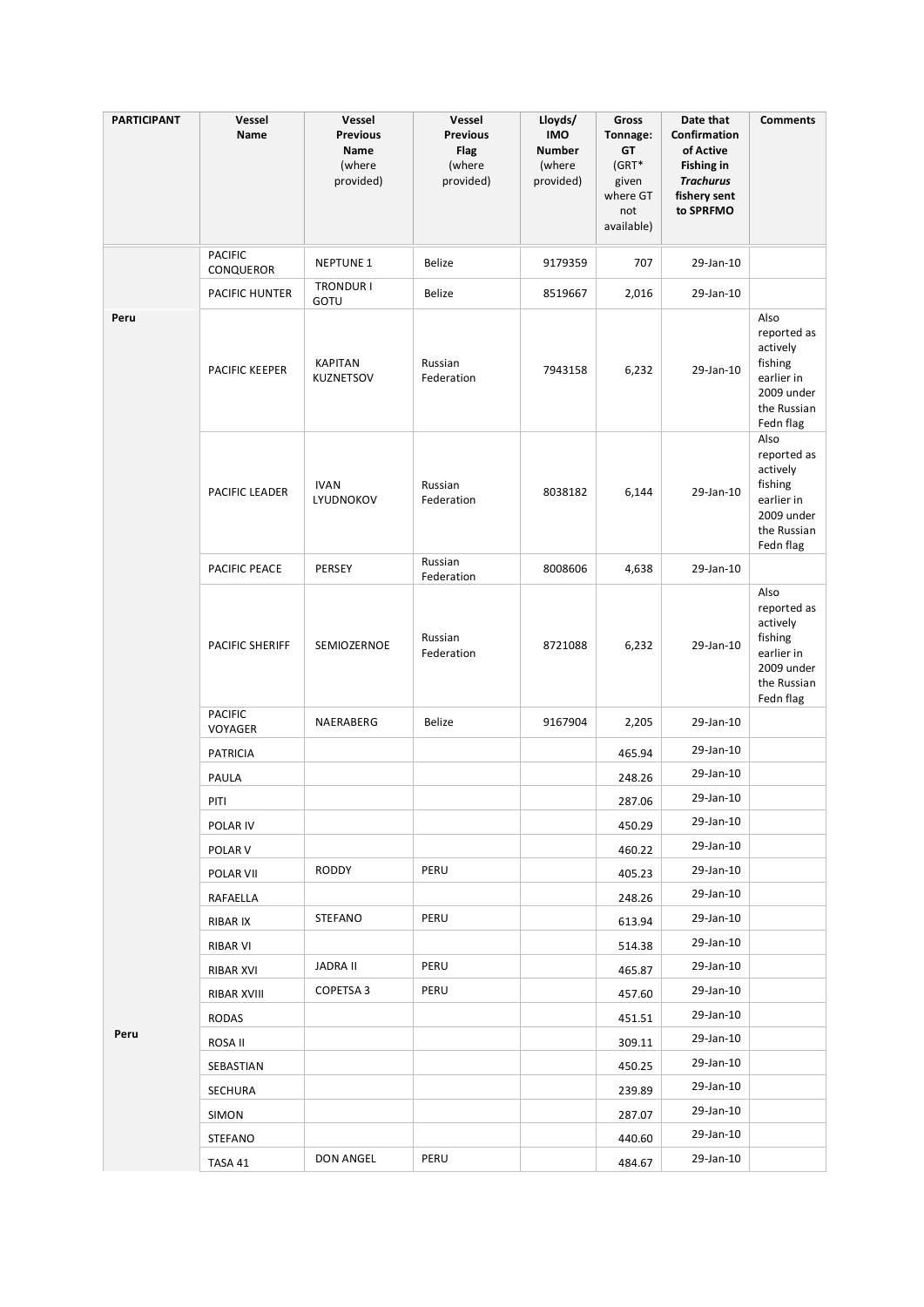| <b>PARTICIPANT</b>           | Vessel<br>Name           | Vessel<br><b>Previous</b><br>Name<br>(where<br>provided) | Vessel<br><b>Previous</b><br><b>Flag</b><br>(where<br>provided) | Lloyds/<br><b>IMO</b><br><b>Number</b><br>(where<br>provided) | Gross<br>Tonnage:<br>GT<br>$(GRT*$<br>given<br>where GT<br>not<br>available) | Date that<br>Confirmation<br>of Active<br><b>Fishing in</b><br><b>Trachurus</b><br>fishery sent<br>to SPRFMO | <b>Comments</b>                                                                              |
|------------------------------|--------------------------|----------------------------------------------------------|-----------------------------------------------------------------|---------------------------------------------------------------|------------------------------------------------------------------------------|--------------------------------------------------------------------------------------------------------------|----------------------------------------------------------------------------------------------|
|                              | <b>TASA 419</b>          | DOÑA BEILA                                               | PERU                                                            |                                                               | 346.58                                                                       | 29-Jan-10                                                                                                    |                                                                                              |
|                              | TASA 42                  | <b>CARMEN LUISA</b>                                      | PERU                                                            |                                                               | 447.17                                                                       | 29-Jan-10                                                                                                    |                                                                                              |
|                              | TASA 51                  | SIPESA 63                                                | PERU                                                            |                                                               | 550.02                                                                       | 29-Jan-10                                                                                                    |                                                                                              |
|                              | TASA 52                  | SIPESA 62                                                | PERU                                                            |                                                               | 556.96                                                                       | 29-Jan-10                                                                                                    |                                                                                              |
|                              | TASA 53                  | MARU II                                                  | PERU                                                            |                                                               | 369.86                                                                       | 29-Jan-10                                                                                                    |                                                                                              |
| Peru                         | TASA 54                  | <b>JAVIER</b>                                            | PERU                                                            |                                                               | 524.48                                                                       | 29-Jan-10                                                                                                    |                                                                                              |
|                              | TASA 55                  |                                                          |                                                                 |                                                               | 500.05                                                                       | 29-Jan-10                                                                                                    |                                                                                              |
|                              | TASA 56                  | SANTA ENMA                                               | PERU                                                            |                                                               | 407.17                                                                       | 29-Jan-10                                                                                                    |                                                                                              |
|                              | TASA 57                  | COPETSA 4                                                | PERU                                                            |                                                               | 415.77                                                                       | 29-Jan-10                                                                                                    |                                                                                              |
|                              | TASA 58                  | <b>COPETSA 2</b>                                         | PERU                                                            |                                                               | 489.97                                                                       | 29-Jan-10                                                                                                    |                                                                                              |
|                              | TASA 59                  | COPETSA 1                                                | PERU                                                            |                                                               | 532.09                                                                       | 29-Jan-10                                                                                                    |                                                                                              |
|                              | TASA 71                  |                                                          |                                                                 |                                                               | 554.75                                                                       | 29-Jan-10                                                                                                    |                                                                                              |
|                              | <b>VERONICA</b>          | VERONICA                                                 | Ireland                                                         | 9184627                                                       | 1,630                                                                        | 29-Jan-10                                                                                                    |                                                                                              |
|                              | WESTELLA                 | WESTELLA                                                 | United Kingdom                                                  | 8024454                                                       | 2,031                                                                        | 29-Jan-10                                                                                                    |                                                                                              |
|                              | YAGODA B                 |                                                          |                                                                 |                                                               | 491.80                                                                       | 29-Jan-10                                                                                                    |                                                                                              |
|                              | <b>Total No. Vessels</b> | 88                                                       |                                                                 | Total<br><b>Tonnage</b>                                       | 75,416.0<br>4                                                                |                                                                                                              |                                                                                              |
| Russian<br><b>Federation</b> | Atlantida                |                                                          |                                                                 | 8607000                                                       | 2,062                                                                        | 10-Dec-09                                                                                                    |                                                                                              |
|                              | Germes                   | Arkadia                                                  | Russian<br>Federation                                           | 8008618                                                       | 4,629                                                                        | 6-Aug-09                                                                                                     |                                                                                              |
|                              | Ivan Lyudnikov           |                                                          |                                                                 | 8038182                                                       | 6,144                                                                        | 6-Aug-09                                                                                                     | Also<br>reported as<br>actively<br>fishing later<br>in 2009<br>under the<br>Peruvian<br>flag |
|                              | Kapitan<br>Kuznetsov     |                                                          |                                                                 | 7943158                                                       | 6,231                                                                        | 6-Aug-09                                                                                                     | Also<br>reported as<br>actively<br>fishing later<br>in 2009<br>under the<br>Peruvian<br>flag |
|                              | Semiozernoe              |                                                          |                                                                 | 8721088                                                       | 6,231                                                                        | 6-Aug-09                                                                                                     | Also<br>reported as<br>actively<br>fishing later<br>in 2009<br>under the<br>Peruvian<br>flag |
|                              | <b>Total No. Vessels</b> | 5                                                        |                                                                 | Total<br>Tonnage                                              | 25,297                                                                       |                                                                                                              |                                                                                              |